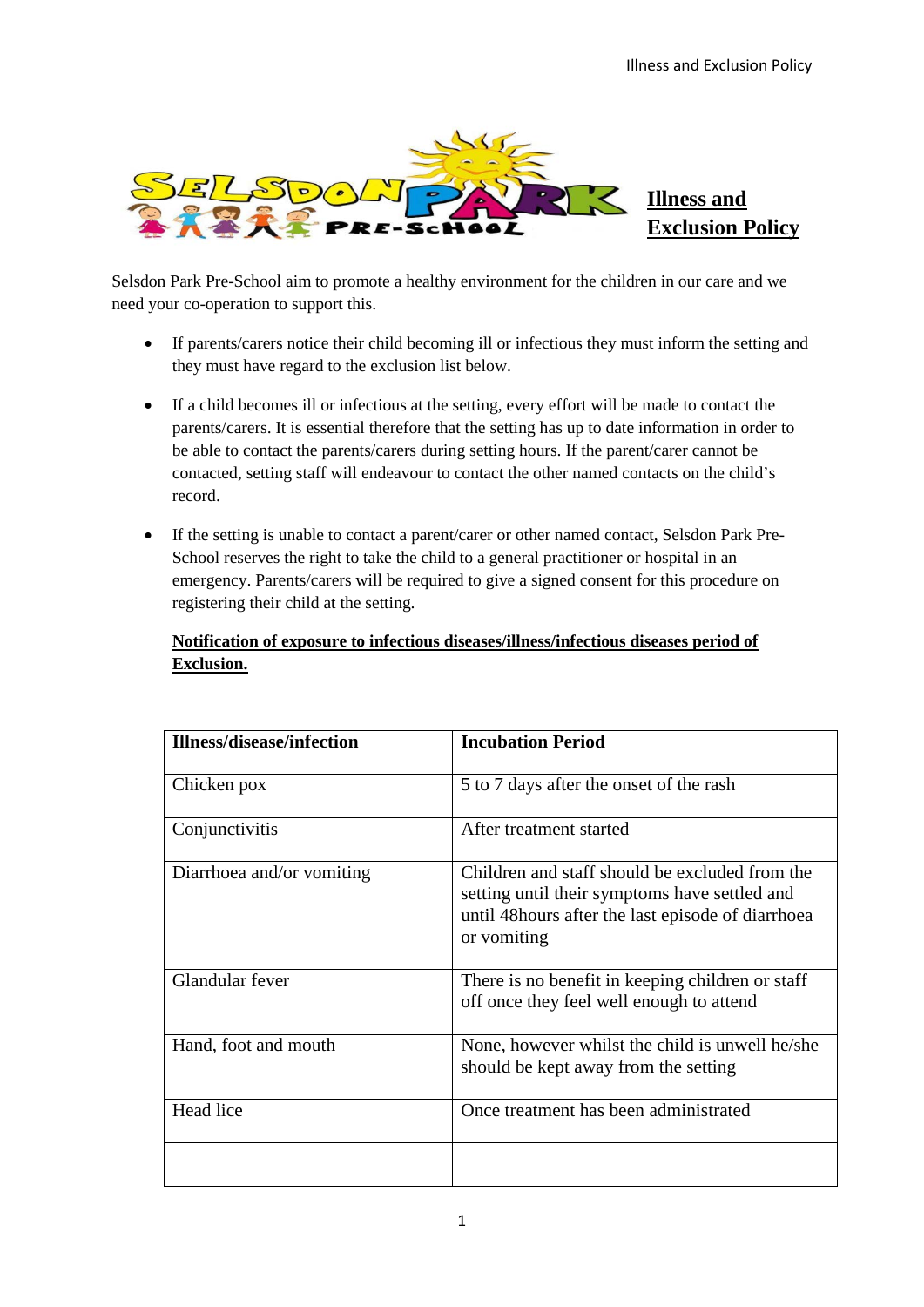| <b>Illness/disease/infection</b>                               | <b>Incubation period</b>                                                                                                                                                                                                                                             |
|----------------------------------------------------------------|----------------------------------------------------------------------------------------------------------------------------------------------------------------------------------------------------------------------------------------------------------------------|
| Hep A                                                          | Until the child feels well or until 7 days after the<br>onset of jaundice, whichever is the later.                                                                                                                                                                   |
| Hep B                                                          | Children who develop symptom will be too ill to<br>be at the setting.                                                                                                                                                                                                |
| Hep C                                                          | Usually no symptoms but care must be taken<br>with the bodily fluids if person is known to have<br>Hep C                                                                                                                                                             |
| HIV/Aids                                                       | Should not be restricted or excluded                                                                                                                                                                                                                                 |
| Impetigo                                                       | Until 24 hours after the start of treatment                                                                                                                                                                                                                          |
| <b>Measles</b>                                                 | Yes, until 5days after the onset rash                                                                                                                                                                                                                                |
| <b>Mumps</b>                                                   | The rash should be excluded for 5 days after the<br>onset of swelling measles, mumps and rubella                                                                                                                                                                     |
| Rubella                                                        | For 4 days after onset of the rash and whilst<br>unwell                                                                                                                                                                                                              |
| Meningitis                                                     | Children will be too ill to attend and there is no<br>need to exclude siblings or other close contacts.                                                                                                                                                              |
| Molluscum contagiousm                                          | None                                                                                                                                                                                                                                                                 |
| Pharyngitis/tonsillitis                                        | If the disease is known to be caused by<br>streptococcal (bacterial) infection the child or<br>member of staff should be kept away from the<br>setting until 24 hours after the start of treatment.<br>Otherwise they should stay at home while they<br>feel unwell. |
| Rashes                                                         | A child who is unwell and has a rash should visit<br>their GP to establish the reason for it.                                                                                                                                                                        |
| Ringworm (tinea)                                               | Children need not to be excluded but spread can<br>be prevented by good personal hygiene, regular<br>hand washing and use of separate towels and<br>toilet articles. Parents should be encouraged to<br>seek treatment.                                              |
| <b>Illness/disease/infection</b>                               | <b>Incubation period</b>                                                                                                                                                                                                                                             |
| Scarlet fever/scarletina                                       | Once a patient has been on antibiotic treatment<br>for 24 hours they can return, provided they feel<br>well enough.                                                                                                                                                  |
| Slapped cheek syndrome (erythema<br>infectiosum/fifth disease) | An affected child need not to be excluded<br>because they are no longer infectious by the time<br>rash occurs.                                                                                                                                                       |
| <b>Scabies</b>                                                 | Not necessary, but treatment should be<br>commenced.                                                                                                                                                                                                                 |